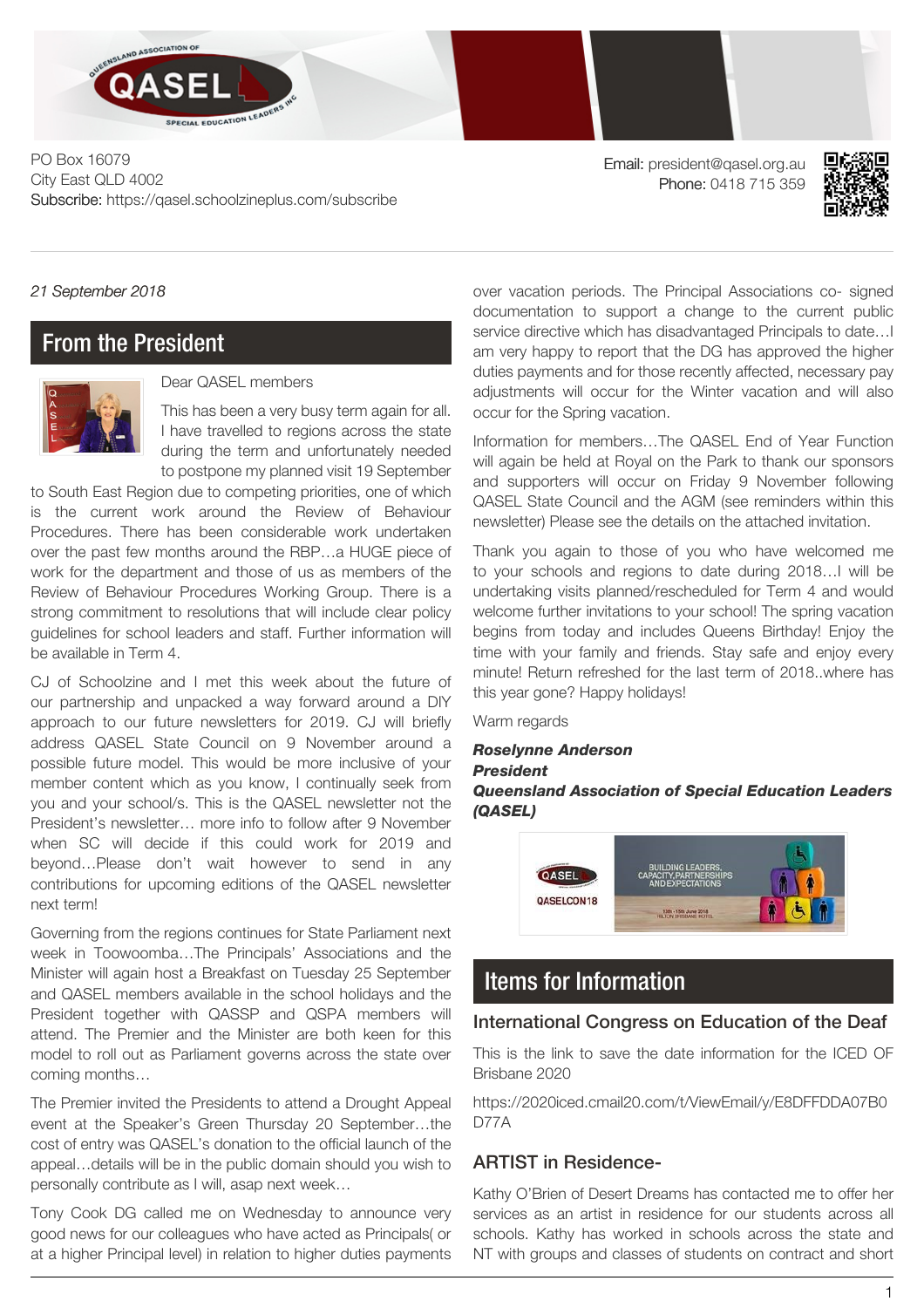term work in the genre of felting. Kathy has contacts with other artists also who may work across a range of genres…Kathy's contact number is 0419 846 342.

### DATE CLAIMERS-REMINDERS

- 1. The QASEL AGM will be held on Friday 9 November at the Autism Hub and Reading Centre from 3.30pm (further info/notice to follow)
- 2. QASEL STATE COUNCIL meeting will occur on Friday 9 November at the Autism Hub and Reading Centre from 8.30 for 9.00 start -3.00pm ( SC members will receive a call for agenda items and notice early Term 4)
- 3. QASEL End of Year Function is scheduled for 5.00-7.00pm on Friday 9 November and will be held at the Royal on the Park Hotel Alice St Brisbane City
- 4. QASEL's Constitution is to be reviewed after some years…….Michael Brett has agreed to lead a full day process on Thursday 8 November at the Autism Hub and Reading Centre 9.00-3.00pm ( copy of the current Constitution will be circulated early term 4 for your consideration/input/feedback and members will rsvp to the Secretary regarding their interest in attending for this very important governance workshop)

### New Injury Management Module in the MyHR WHS System



A new way to coordinate workplace rehabilitation for injured or ill employees will be available in the MyHR WHS [system](https://myhr-whs.deta.qld.gov.au/CINTELLATE/jsf/main.jsp) from [Term 4, 2018.](https://myhr-whs.deta.qld.gov.au/CINTELLATE/jsf/main.jsp)

The new Injury Management module will replace most of the rehabilitation forms currently used by schools, and links WorkCover claims, workplace rehabilitation cases, and workplace health and safety incidents. Rehabilitation and Return to Work Coordinators will be able to manage cases electronically in a secure system. It will also give School Leaders access to WorkCover claim reports for their staff and enable them to take all reasonable steps to provide workplace rehabilitation for injured staff.

All Rehabilitation and Return to Work Coordinators and Principals are encouraged to access the training and support resources. Face-to-face training commenced in Term 3 and will continue in Term 4, 2018, in cooperation with Senior Injury Management Consultants from each region. For staff unable to attend a face-to-face training session, the following recordings of web conferences are available: Injury [Management](https://staff.learningplace.eq.edu.au/OneChannel/Pages/Program.aspx?cid=3&eid=23031) Overview and [Injury Management for RRTWCs.](https://staff.learningplace.eq.edu.au/OneChannel/Pages/Program.aspx?cid=3&eid=23032)

You can access the MyHR WHS system through the existing quick link on the OnePortal homepage.

For technical support with accessing the system, please contact the MyHR Help Desk on (07) 3513 5488 or [MyHRHelpDesk@det.qld.gov.au](mailto:MyHRHelpDesk@det.qld.gov.au)

### RESEARCH/ARTICLES FYI (AND HOLIDAY READING!):

1. [Language, wellbeing and social mobility](http://www.eif.org.uk/language-wellbeing-and-social-mobility/)

In our new report, Language as a child wellbeing indicator, we set out the importance of early language development, explore the evidence for the social gradient of language development, and argue that the ability to communicate well is a core component of child wellbeing. In our latest blog report author Kirsten Asmussen discusses national and International measures of wellbeing, why we should see language as a crucial component of wellbeing, and the links between language, wellbeing and social mobility. The term wellbeing means different things in different contexts. Traditionally, it has been used to describe a positive condition that goes beyond physical wellness to include perceptions of happiness and satisfaction. Today, international organisations define wellbeing more precisely through a set of indicators which are thought to contribute to the physical and psychological wellbeing of entire populations. These indicators often involve objective and subjective measures of health, achievement, safety and employment which are then used alongside more traditional economic measures (such as GDP) to measure and compare countries in terms of human and financial prosperity.

2. [https://aifs.gov.au/cfca/events/children-disability-inclusive](https://aifs.gov.au/cfca/events/children-disability-inclusive-practice-and-child-safe-organisations)[practice-and-child-safe-organisations](https://aifs.gov.au/cfca/events/children-disability-inclusive-practice-and-child-safe-organisations)

3. [Early learning report card: Australia is improving rapidly, but](http://www.mitchellinstitute.org.au/opinion/early-learning-report-card-australia-improving-rapidly-theres-work/) [there's more work to do](http://www.mitchellinstitute.org.au/opinion/early-learning-report-card-australia-improving-rapidly-theres-work/)

Quality early education can set a child up for life, allowing them to develop to their full potential. High quality and affordable early learning opportunities need to be a reality for all children in Australia. A new report from the Early Learning Everyone Benefits campaign (ELEB) tracks progress across a range of different early childhood education and care (ECEC) measures. It shows that while the National Partnership on Universal Access to Early Education has driven significant rises in preschool participation in the year before full time school, Australia still lags behind comparable OECD countries in the participation of younger children – particularly three year olds. It also highlights the persistent correlation between socioeconomic status and early childhood outcomes in Australia, as well as the diversity and fragmented nature of our early childhood sector.

4. The first thousand days: an evidence paper | APO <http://apo.org.au/node/108431>

### Photo Gallery

QASEL State Council Member Lois Laidlaw President Roselynne Anderson and Sean Ryan and Graham Giles of AMP Advice QASO Sponsor

Further information is available on the OnePortal [Team Site.](https://team.oneportal.deta.qld.gov.au/sites/imsp/schools/default.aspx)